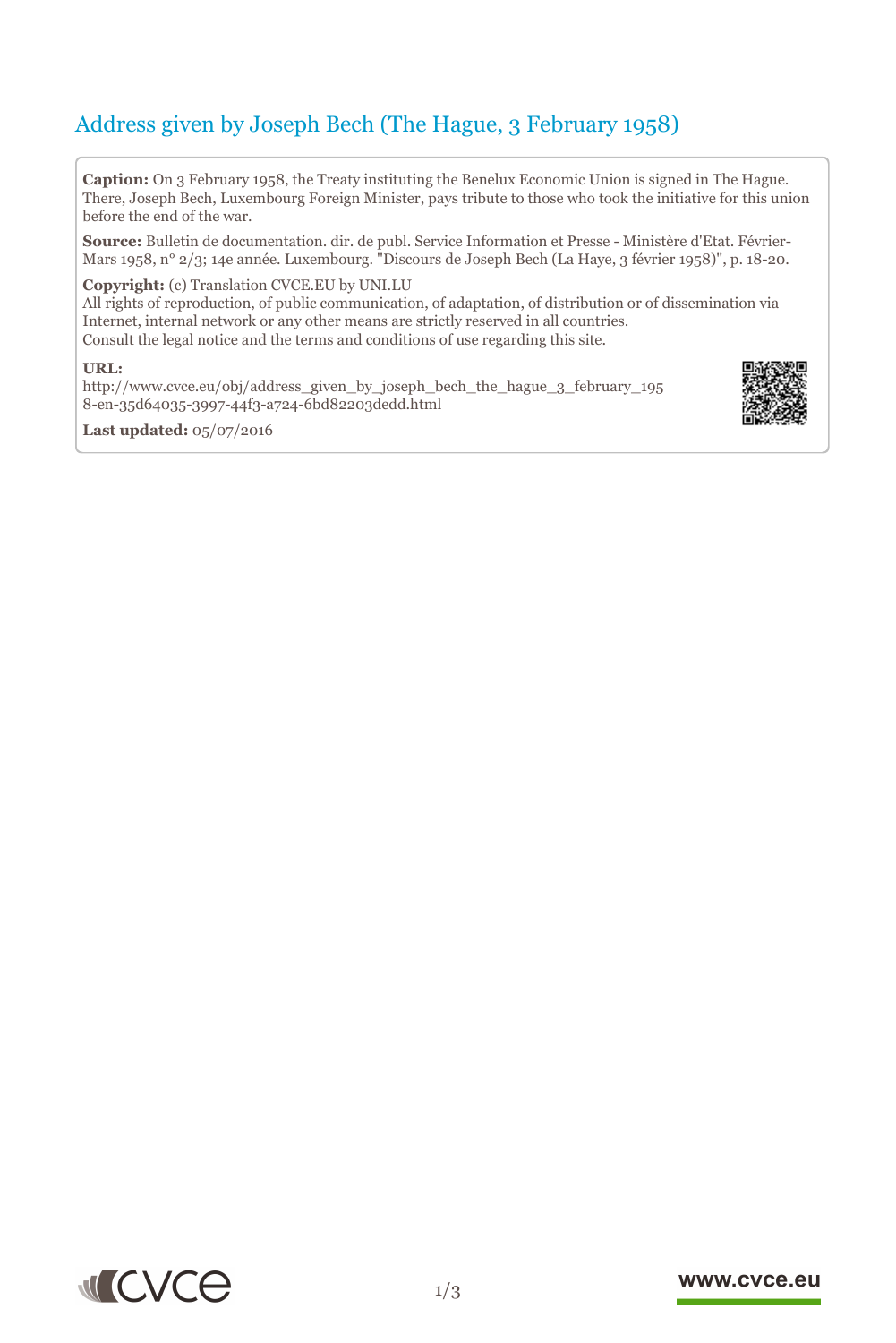## **Address given by Joseph Bech (The Hague, 3 February 1958)**

'Your Excellencies, Ladies and Gentlemen,

At first sight, one might think that today's ceremony is somewhat paradoxical. Is it not true that we have always liked to point to Benelux as a model and a precursor of a wider European integration — and now it seems that we have been overtaken by events, and our people are asking us to explain the significance of this signature which follows the signature and entry into force of the major European Treaties.

We owe them an answer, and I should like, before developing my reply any further, to sum up my thinking as follows: the European Treaties are, as yet, only a beginning, a summary of our hopes and expectations, whilst the Treaty of Union that we are signing today is, above all, the culmination and embodiment in law of our experiences.

Let us not forget that our Union has been — within certain limits — a reality for the last 10 years. In fact, it was at the beginning of 1948 that customs duties were finally abolished between our countries. Now, the authors of the European Treaties have copied us, and announced that the European Economic Community is also 'founded on a customs union'. This larger union will, as you know, be complete only after 15 years, exactly a quarter of a century after we opened our own frontiers to each other.

Although our customs union was not the first of its kind, we can nevertheless say that Benelux is the first attempt to form a union in the modern economic world, characterised by the concentration of economic and social factors and their complete interdependence, as well as State intervention in the economy, established on the basis of programmes devised for the most varied sectors.

In this deeply renewed economic context, our Union has developed in an experimental manner, as each problem arising from the abolition of customs duties has been confronted. It has become clear — and this is another lesson that the European Community has learnt from us — that the opening of frontiers is not in itself enough to increase free trade and that a large number of problems and repercussions will follow, reaching far beyond the realm of free trade. Thus the decision of principle of the three Governments taken during the Second World War and the actual abolition of trade barriers at a later date has led inevitably to the customs union gradually developing into a complete economic union. I am sure that it is in this pragmatic way that momentum will be given to reach the fulfilment of the union on which we have embarked.

Today's Treaty is the result of efforts made to extend the principles of freedom, unification and cooperation in all sectors of economic activity, beyond mere trade in goods and reaching into the social domain as well as intellectual activities. For sure, some temporary restrictions are still placed on the major principles of union, there are key areas where we have had to work out transitional phases and safeguards, even after such a long test period. But it must be said that, today, by signing this Treaty, we have achieved a significant result, well beyond what could have been expected 10 or 15 years ago.

It is hard to imagine the amount of effort and the negotiations needed during this initial period to secure an outcome whose relative simplicity bears no relation to the hard work involved. I am happy to see gathered here today, on this solemn occasion, all those involved in the creation of Benelux from the pioneers to the most recent newcomers. Please accept, on behalf of the Government of the Grand Duchy, our gratitude and sincere admiration.

At the same time, we must remember those who are no longer with us to celebrate the happy conclusion to this Union, those who contributed the very best of their talents.

May the outcome of so much goodwill signify at the same time a new beginning. May the consolidation of the Union, and our relations with one another, remind us that we must be united in facing the world around us, so that Benelux may be more than just a geographical area, more than just the collective name of three nations with close affinities. Let it be an indissoluble entity that may recognise and follow a common goal



### www.cvce.eu